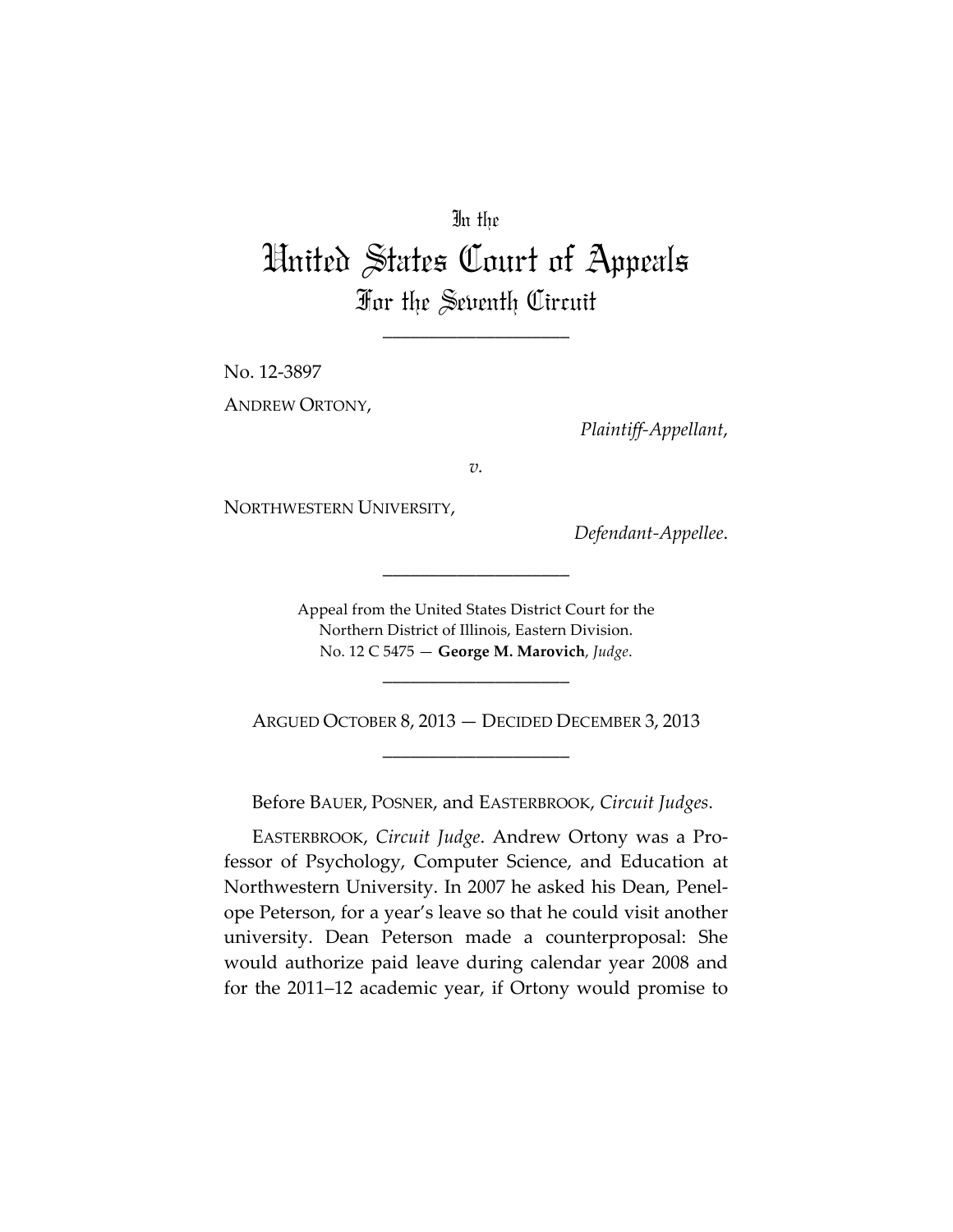teach during the intervening time and then retire. Discussions during May and June 2007 led to a concrete proposal, in the form of a letter from Peterson to Ortony. The key paragraph states: "At your request, I will accept your resignation from the Northwestern University faculty effective with your retirement on August 31, 2012. In recognition of your many years of service to the School of Education and Social Policy (SESP), I will recommend your appointment as an unsalaried Professor Emeritus effective immediately thereafter." The remaining paragraphs spell out when Ortony would be on leave with full salary, when he would carry a full teaching load, and conditions under which he could retire or resign before August 2012 yet retain the benefit of paid leave. Ortony signed the letter on June 25, 2007.

When reminded in 2011 that his final year on the tenured faculty would be on leave with pay, and that he would assume emeritus status in August 2012, Ortony balked. He insisted that he did not want to retire and had not agreed to do so. He filed a charge under the Age Discrimination in Employment Act, 29 U.S.C. §626, and sued when the EEOC authorized him to do so. The district court granted judgment for the University on the pleadings, ruling that the 2007 contract forecloses any contention that Ortony had been fired on account of age. 2012 U.S. Dist. LEXIS 169380 (N.D. Ill. Nov. 29, 2012).

The ADEA entitles employees to continue working as long as they can perform the job satisfactorily, but it allows them to trade this right for something they value more, such as retirement packages. Northwestern did not terminate Ortony's appointment; instead it bought out his tenure by promising him five years' pay for three years' work, an offer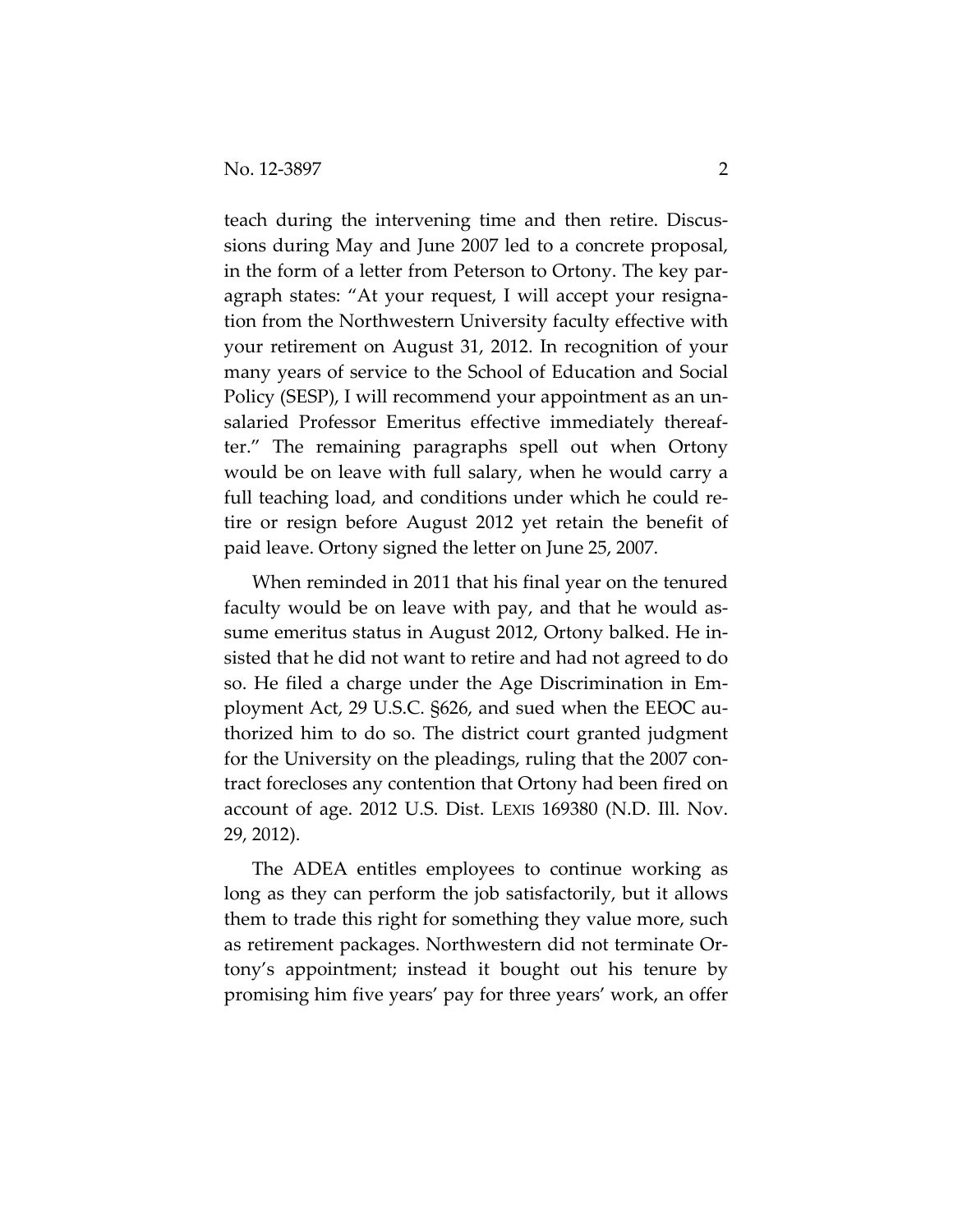that Ortony accepted in 2007—and the fact that he had changed his mind by 2011 does not make the 2007 contract any the less binding.

Ortony contends that the University discriminates by offering retirement packages to older but not younger professors. If that's so, then all retirement (and early-retirement) offers violate the ADEA, because employers don't make such offers to newly hired workers. Like other circuits, however, we have held that offers of retirement packages do not violate the ADEA. Retirement packages, including buyouts of tenure, are a *benefit* of age because they are the sort of offer one would pay to receive, rather than pay to avoid. *Henn v. National Geographic Society*, 819 F.2d 824 (7th Cir. 1987). Older workers have an option (the opportunity to be paid for resigning) that younger workers lack—and the ADEA does not forbid offers that favor older workers over their younger colleagues.

The district court did not say much about the merits, ruling that Ortony filed his charge beyond the 300 days allowable in Illinois. Ortony signed the contract in June 2007 but did not file a charge until November 29, 2011. He contends that the 300 days did not start until he was reminded, in February 2011, that his fall 2011 classes would be reassigned (because, under the contract, he was to spend the 2011–12 academic year on paid leave). The time to file a charge under the ADEA does not begin with reminders, however. Nor does it begin on the last date of employment. It begins when an employee learns definitively that he will be let go, because that decision is the act said to be discriminatory. Time runs from the discrimination, not from the date the adverse effects commence. See, e.g., *Chardon v. Fernandez*, 454 U.S. 6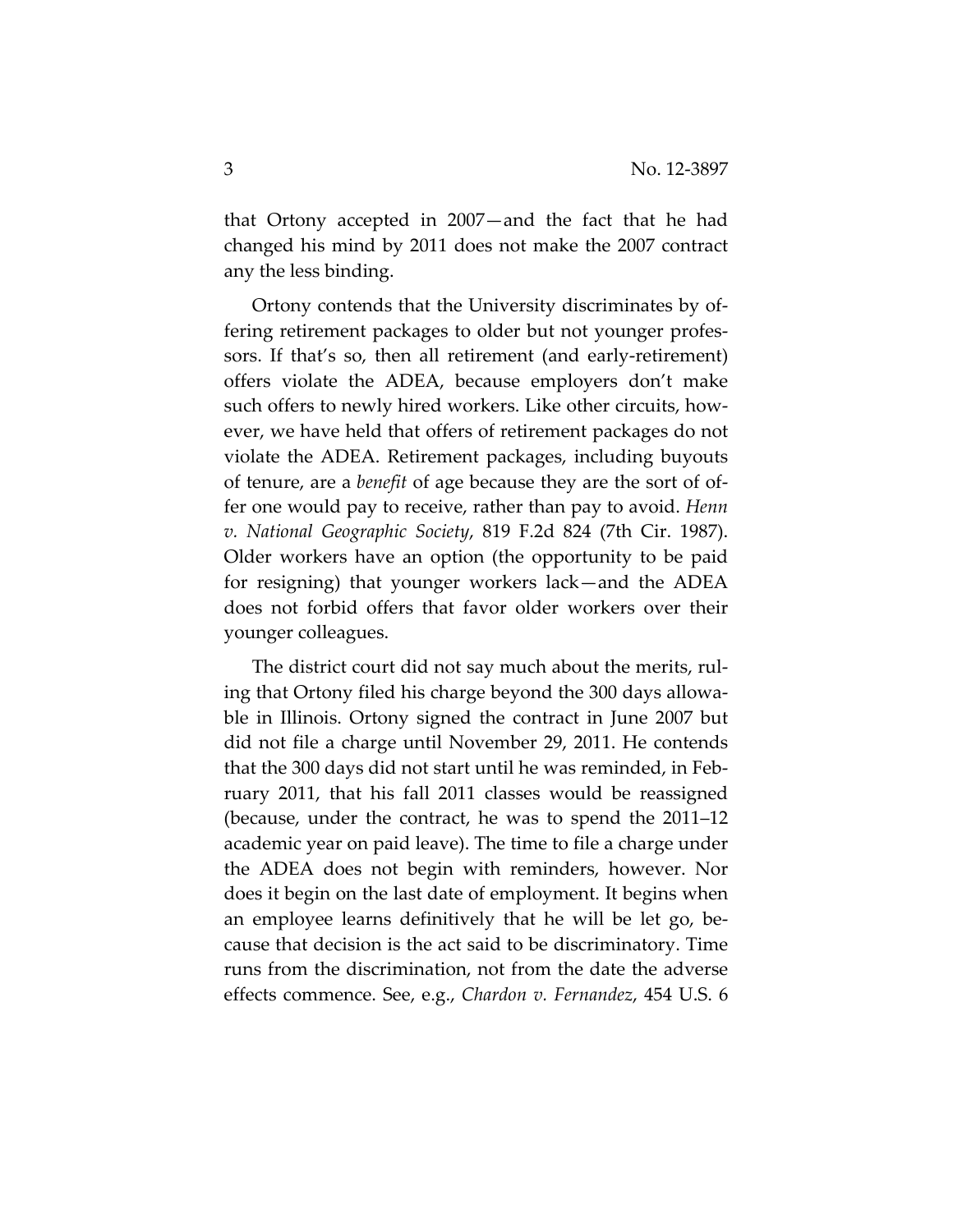(1981); *Delaware State College v. Ricks*, 449 U.S. 250 (1980); *Lever v. Northwestern University*, 979 F.2d 552 (7th Cir. 1992). Cf. *Lewis v. Chicago*, 560 U.S. 205, 210–12 (2010).

Ortony tells us that those decisions are irrelevant because he "construed the [contract] to set out a tentative plan under which he could leave the University, if he chose to do so, in five years." Yet the construction of a contract is an objective exercise; private beliefs and meanings do not matter. See, e.g., *Draper v. Martin*, 664 F.3d 1110, 1115 (7th Cir. 2011); *Skycom Corp. v. Telstar Corp*., 813 F.2d 810 (7th Cir. 1987). Even a Professor of English who agrees with Jacques Derrida about the uncertain meaning of most language is bound by his contracts. Ortony does not contend that he communicated his idiosyncratic understanding to Dean Peterson during their negotiations. And no reasonable person could think Ortony's understanding correct. The critical language, which we have quoted, says that Ortony resigns effective August 31, 2012. The contract gives him an option to retire earlier, but not an option to remain later. Ortony's professed understanding of the contract would make it one-sided: Northwestern would give him full pay for two years during which he did no work, while he would not promise anything in return. People pay to acquire options; they do not get options (and two years' pay) handed to them for nothing.

According to Ortony, Lawrence Dumas, Northwestern's Provost, agreed with his understanding of the contract at a lunch meeting on July 30, 2007. Provost Dumas was suffering from a brain tumor at the time; he resigned in September 2007 and died in November 2008. Ortony first described his version of the conversation with Provost Dumas long after the latter's death, which left Northwestern unable to contest